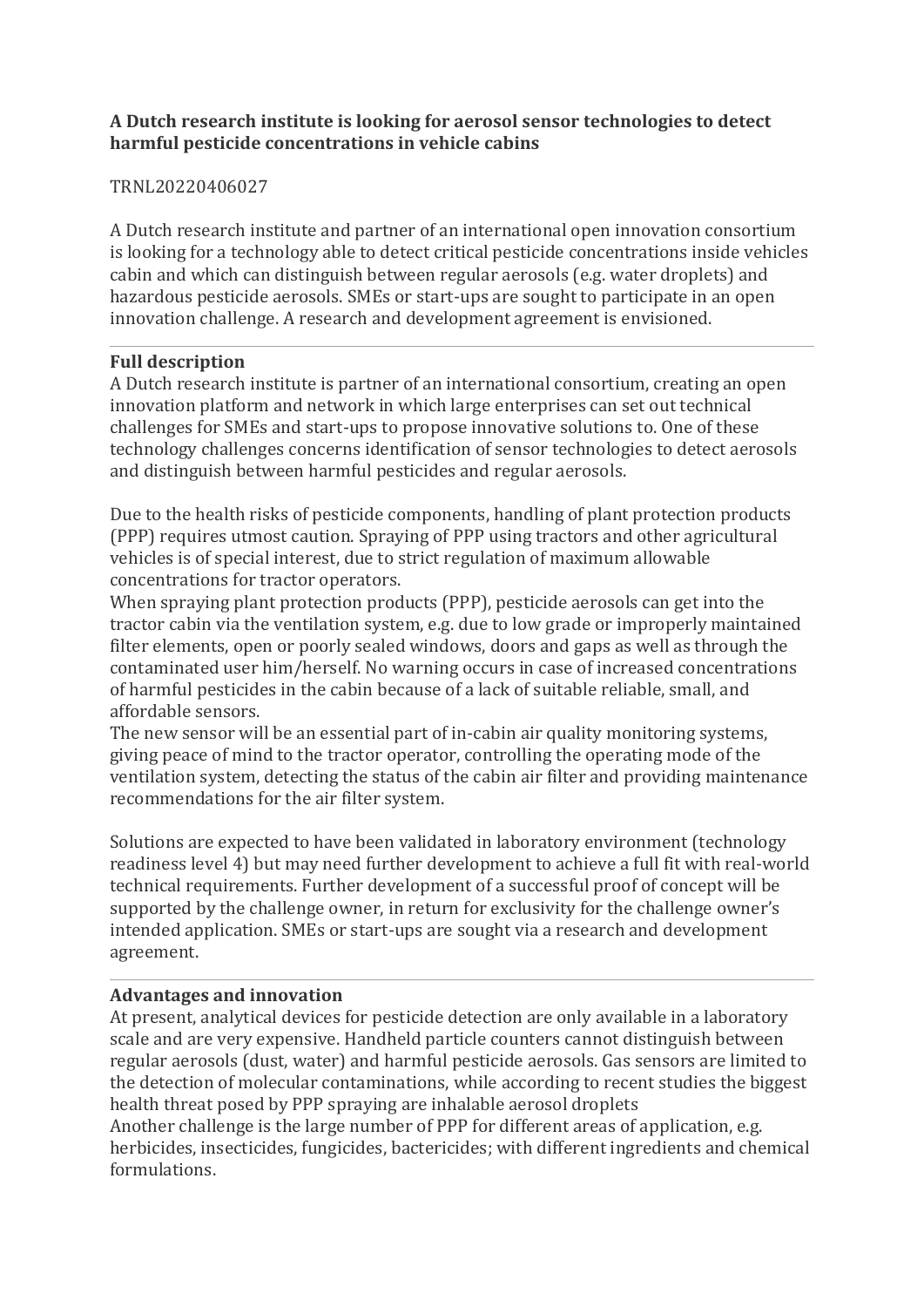The main task for a novel sensor is the reliable detection of a wide range of pesticides in an in-cabin requirement: focusing on aerosol-borne pesticides, dealing with low concentrations and withstand harsh real-world conditions. An indication whether critical pesticide concentrations are detected or not is sufficient, there is no need for a detailed analysis of pesticide compositions

### **Technical Specification or Expertise Sought**

There is no restriction or limitation on the technology used for the sensor.

The sensor has to be able to detect aerosols in the typical size and concentration ranges of agricultural vehicle cabin environments. A differentiation between regular, harmless aerosol ingredients (water, dust) and harmful pesticide compounds is required. An indication whether critical pesticide concentrations are detected or not is sufficient, there is no need for a detailed analysis of pesticide compositions. However, an output of the aerosol concentration value would be advantageous.

Maximum installation space is  $150x150x150$  mm<sup>3</sup>. Standard communication protocols for sensor data are beneficial. Operation conditions are  $5 - 50$  °C and  $0 - 90$  % rh. Vibrational and mechanical stress and regular pollution has to be considered. Low maintenance and calibration efforts of the sensor are required. Minimum lifetime requirement is 5 years.

The main evaluation criterion is the proof of suitability of the concept for the detection of selected, representative pesticide aerosols.

Further evaluation criteria:

- How close to real-world conditions were the test conditions?
- How big is the range of detectable compounds, particle sizes and concentrations?
- What is the accuracy of the detection?
- How easy is the scalability of the proof-of-concept?
- How difficult is the interconnection with standard bus systems?
- How robust and easy to operate is the solution?
- How affordable is the technology for a potential serial use?
- Integrated carbon, water footprint and energy balance of the plant

Since this technology request is an innovation challenge and is published on an open innovation platform all types of IPR Status can be considered.

This technology request is part of an innovation challenge and is published on an open innovation platform from 7 March and will close on 19 April. If an organization does express interest, it will be guided through this open innovation platform, where it can engage with the challenge owner and propose a solution. Mind that posts on this platform are not confidential.

Shortlisted proposers will have an opportunity to pitch their proposal directly to the challenge owner, who will then select the SME with whom it would like to cooperate in the development of the solution. Once the challenge is closed, the profile will be closed and EOIs will be replied to.

Stage of development Lab tested